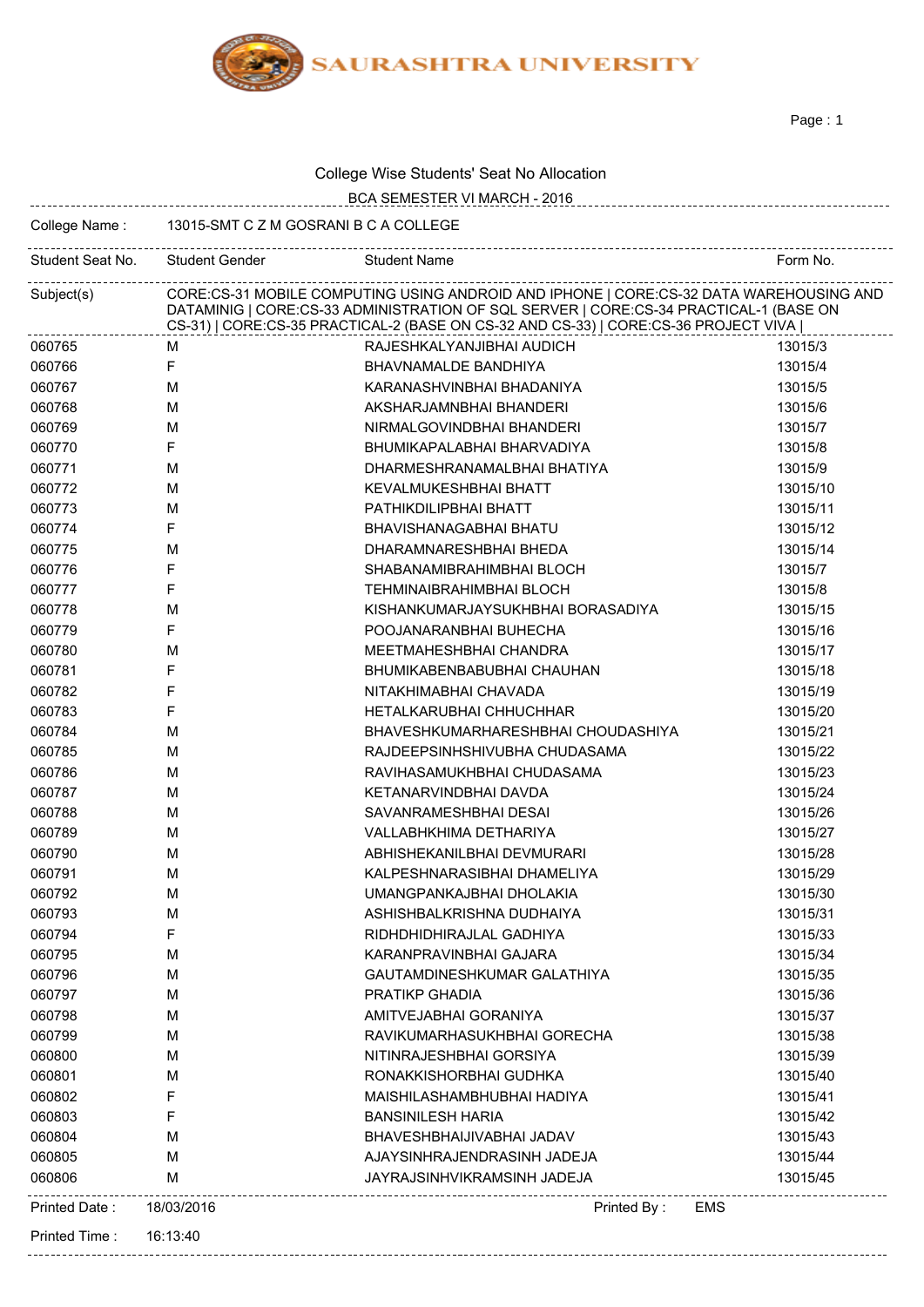

Page : 2

| College Wise Students' Seat No Allocation |  |
|-------------------------------------------|--|
|-------------------------------------------|--|

|                                                        |                                                                                                                                                                                                                                                                        | College Wise Students Seat NO Allocation                  |          |  |
|--------------------------------------------------------|------------------------------------------------------------------------------------------------------------------------------------------------------------------------------------------------------------------------------------------------------------------------|-----------------------------------------------------------|----------|--|
|                                                        |                                                                                                                                                                                                                                                                        | BCA SEMESTER VI MARCH - 2016                              |          |  |
| 13015-SMT C Z M GOSRANI B C A COLLEGE<br>College Name: |                                                                                                                                                                                                                                                                        |                                                           |          |  |
| Student Seat No.                                       | Student Gender                                                                                                                                                                                                                                                         | ----------------------------------<br><b>Student Name</b> | Form No. |  |
| Subject(s)                                             | CORE:CS-31 MOBILE COMPUTING USING ANDROID AND IPHONE   CORE:CS-32 DATA WAREHOUSING AND<br>DATAMINIG   CORE:CS-33 ADMINISTRATION OF SQL SERVER   CORE:CS-34 PRACTICAL-1 (BASE ON<br>CS-31)   CORE:CS-35 PRACTICAL-2 (BASE ON CS-32 AND CS-33)   CORE:CS-36 PROJECT VIVA |                                                           |          |  |
| 060807                                                 | м                                                                                                                                                                                                                                                                      | MAHAVIRSINHVANRAJSINH JADEJA                              | 13015/46 |  |
| 060808                                                 | м                                                                                                                                                                                                                                                                      | MAHIPATSINHOGHUBHA JADEJA                                 | 13015/47 |  |
| 060809                                                 | M                                                                                                                                                                                                                                                                      | MAYURSINHJAGDISHSINH JADEJA                               | 13015/48 |  |
| 060810                                                 | M                                                                                                                                                                                                                                                                      | SHAKTISINHKIRITSINH JADEJA                                | 13015/49 |  |
| 060811                                                 | M                                                                                                                                                                                                                                                                      | ASHISHBABUBHAI JETHAVA                                    | 13015/52 |  |
| 060812                                                 | M                                                                                                                                                                                                                                                                      | NIKHIL KUMARJETENDRA JHA                                  | 13015/53 |  |
| 060813                                                 | F                                                                                                                                                                                                                                                                      | KOMALPRAFULBHAI JOSHI                                     | 13015/54 |  |
| 060814                                                 | M                                                                                                                                                                                                                                                                      | TEJASKUMARKISHORBHAI JOSHI                                | 13015/55 |  |
| 060815                                                 | F                                                                                                                                                                                                                                                                      | ISHITAJAYSUKHBHAI KANANI                                  | 13015/60 |  |
| 060816                                                 | M                                                                                                                                                                                                                                                                      | PARBATRAMA KANDORIA                                       | 13015/61 |  |
| 060817                                                 | M                                                                                                                                                                                                                                                                      | MOHITKARMSHIBHAI KASUNDRA                                 | 13015/62 |  |
| 060818                                                 | M                                                                                                                                                                                                                                                                      | HARDEEPSINHCHANDUBHA KER                                  | 13015/63 |  |
| 060819                                                 | F                                                                                                                                                                                                                                                                      | RADHIKANITINKUMAR KOTECHA                                 | 13015/65 |  |
| 060820                                                 | F                                                                                                                                                                                                                                                                      | DIVYABHIMASHIBHAI LAGARIYA                                | 13015/67 |  |
| 060821                                                 | F                                                                                                                                                                                                                                                                      | BHARTIPRAKASHBHAI MAKWANA                                 | 13015/68 |  |
| 060822                                                 | M                                                                                                                                                                                                                                                                      | PARTHDINESHBHAI MANDAVIA                                  | 13015/69 |  |
| 060823                                                 | M                                                                                                                                                                                                                                                                      | <b>VIVEKKIRANBHAI MANGI</b>                               | 13015/70 |  |
| 060824                                                 | M                                                                                                                                                                                                                                                                      | PAVANNARANBHAI MANSATTA                                   | 13015/71 |  |
| 060825                                                 | М                                                                                                                                                                                                                                                                      | SAGARVINODBHAI MANSATTA                                   | 13015/72 |  |
| 060826                                                 | M                                                                                                                                                                                                                                                                      | YASHKIRITBHAI MANSATTA                                    | 13015/73 |  |
| 060827                                                 | M                                                                                                                                                                                                                                                                      | NINADHARSHADBHAI MEHTA                                    | 13015/74 |  |
| 060828                                                 | F                                                                                                                                                                                                                                                                      | KRISHNAJITENDRABHAI MER                                   | 13015/75 |  |
| 060829                                                 | M                                                                                                                                                                                                                                                                      | PRITHVICHHAGANBHAI MODHWADIA                              | 13015/76 |  |
| 060830                                                 | M                                                                                                                                                                                                                                                                      | VIMALRAMCHANDRA MOTIYANI                                  | 13015/77 |  |
| 060831                                                 | M                                                                                                                                                                                                                                                                      | ASHAARVINDBHAI NADIYAPARA                                 | 13015/78 |  |
| 060832                                                 | М                                                                                                                                                                                                                                                                      | JAYVINODBHAI NANDA                                        | 13015/79 |  |
| 060833                                                 | M                                                                                                                                                                                                                                                                      | SAGARVINODBHAI NANDA                                      | 13015/80 |  |
| 060834                                                 | M                                                                                                                                                                                                                                                                      | HARDIKMOHANBHAI NARIYA                                    | 13015/81 |  |
| 060835                                                 | M                                                                                                                                                                                                                                                                      | KISHANHARESHKUMAR PADALIYA                                | 13015/83 |  |
| 060836                                                 | M                                                                                                                                                                                                                                                                      | MADHAVJAYANTIBHAI PANSARA                                 | 13015/84 |  |
| 060837                                                 | M                                                                                                                                                                                                                                                                      | RAVIVITTHALBHAI PATODIYA                                  | 13015/85 |  |
| 060838                                                 | F                                                                                                                                                                                                                                                                      | S. PRIYADARSHINISUGUMARAN PILLAI                          | 13015/86 |  |
| 060839                                                 | F                                                                                                                                                                                                                                                                      | ANKITAPRAVINBHAI RAJYAGURU                                | 13015/90 |  |
| 060840                                                 | M                                                                                                                                                                                                                                                                      | VISHALMANSUKHBHAI RAMANI                                  | 13015/91 |  |
| 060841                                                 | F                                                                                                                                                                                                                                                                      | MAYAMANSUKHBHAI RANIPA                                    | 13015/92 |  |
| 060842                                                 | M                                                                                                                                                                                                                                                                      | ASIFFARUKBHAI SACHDA                                      | 13015/93 |  |
| 060843                                                 | M                                                                                                                                                                                                                                                                      | BHAVYAMUKESHBHAI SANCHANIYA                               | 13015/94 |  |
| 060844                                                 | M                                                                                                                                                                                                                                                                      | AKHILMANSUKHBHAI SANGANI                                  | 13015/95 |  |
| 060845                                                 | M                                                                                                                                                                                                                                                                      | ANKITKARSHANBHAI SANGANI                                  | 13015/96 |  |
| 060846                                                 | F                                                                                                                                                                                                                                                                      | HIRALDINESHBHAI SANGHANI                                  | 13015/97 |  |
| 060847                                                 | M                                                                                                                                                                                                                                                                      | YASHKUMARBHARATBHAI SANTOKI                               | 13015/98 |  |
| 060848                                                 | M                                                                                                                                                                                                                                                                      | DHAVALDINESHBHAI SHANGHANI                                | 13015/99 |  |
| Printed Date:                                          | 18/03/2016                                                                                                                                                                                                                                                             | Printed By:<br>EMS                                        |          |  |
| Printed Time:                                          | 16:13:40                                                                                                                                                                                                                                                               |                                                           |          |  |